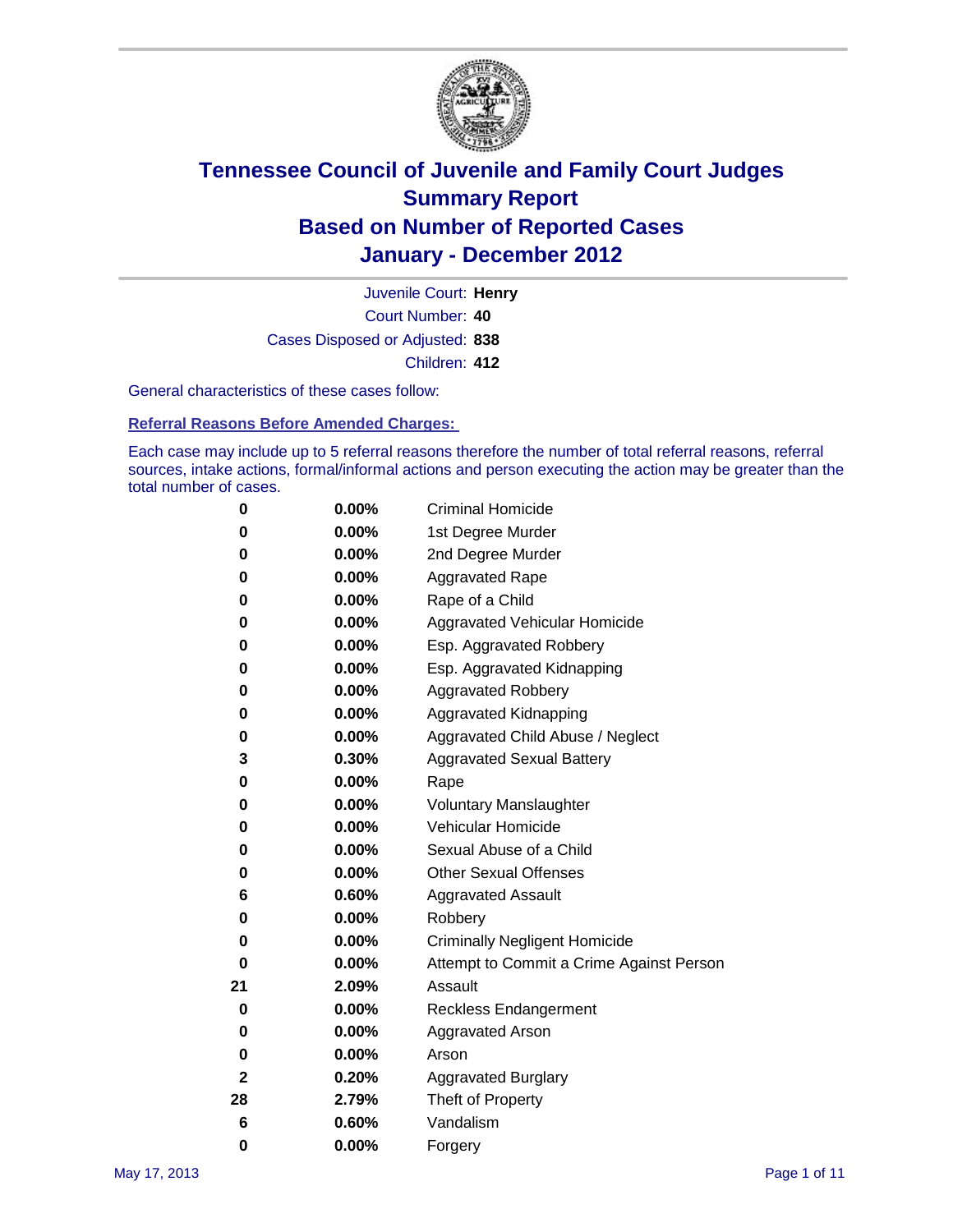

Court Number: **40** Juvenile Court: **Henry** Cases Disposed or Adjusted: **838** Children: **412**

#### **Referral Reasons Before Amended Charges:**

Each case may include up to 5 referral reasons therefore the number of total referral reasons, referral sources, intake actions, formal/informal actions and person executing the action may be greater than the total number of cases.

| $\pmb{0}$   | 0.00%    | <b>Worthless Checks</b>                                     |  |
|-------------|----------|-------------------------------------------------------------|--|
| 0           | 0.00%    | Illegal Possession / Fraudulent Use of Credit / Debit Cards |  |
| 4           | 0.40%    | <b>Burglary</b>                                             |  |
| 1           | 0.10%    | Unauthorized Use of a Vehicle                               |  |
| 0           | $0.00\%$ | <b>Cruelty to Animals</b>                                   |  |
| $\bf{0}$    | $0.00\%$ | Sale of Controlled Substances                               |  |
| 36          | 3.59%    | <b>Other Drug Offenses</b>                                  |  |
| 4           | 0.40%    | Possession of Controlled Substances                         |  |
| 0           | $0.00\%$ | <b>Criminal Attempt</b>                                     |  |
| 3           | 0.30%    | Carrying Weapons on School Property                         |  |
| $\mathbf 2$ | 0.20%    | Unlawful Carrying / Possession of a Weapon                  |  |
| 0           | $0.00\%$ | <b>Evading Arrest</b>                                       |  |
| 0           | 0.00%    | Escape                                                      |  |
| 1           | 0.10%    | Driving Under Influence (DUI)                               |  |
| 23          | 2.29%    | Possession / Consumption of Alcohol                         |  |
| $\pmb{0}$   | 0.00%    | Resisting Stop, Frisk, Halt, Arrest or Search               |  |
| 3           | 0.30%    | <b>Aggravated Criminal Trespass</b>                         |  |
| 0           | $0.00\%$ | Harassment                                                  |  |
| 0           | 0.00%    | Failure to Appear                                           |  |
| 1           | 0.10%    | Filing a False Police Report                                |  |
| 0           | 0.00%    | Criminal Impersonation                                      |  |
| 10          | 1.00%    | <b>Disorderly Conduct</b>                                   |  |
| 5           | 0.50%    | <b>Criminal Trespass</b>                                    |  |
| 1           | 0.10%    | Public Intoxication                                         |  |
| 0           | $0.00\%$ | Gambling                                                    |  |
| 140         | 13.96%   | <b>Traffic</b>                                              |  |
| 0           | $0.00\%$ | <b>Local Ordinances</b>                                     |  |
| 0           | $0.00\%$ | Violation of Wildlife Regulations                           |  |
| 1           | 0.10%    | Contempt of Court                                           |  |
| 23          | 2.29%    | Violation of Probation                                      |  |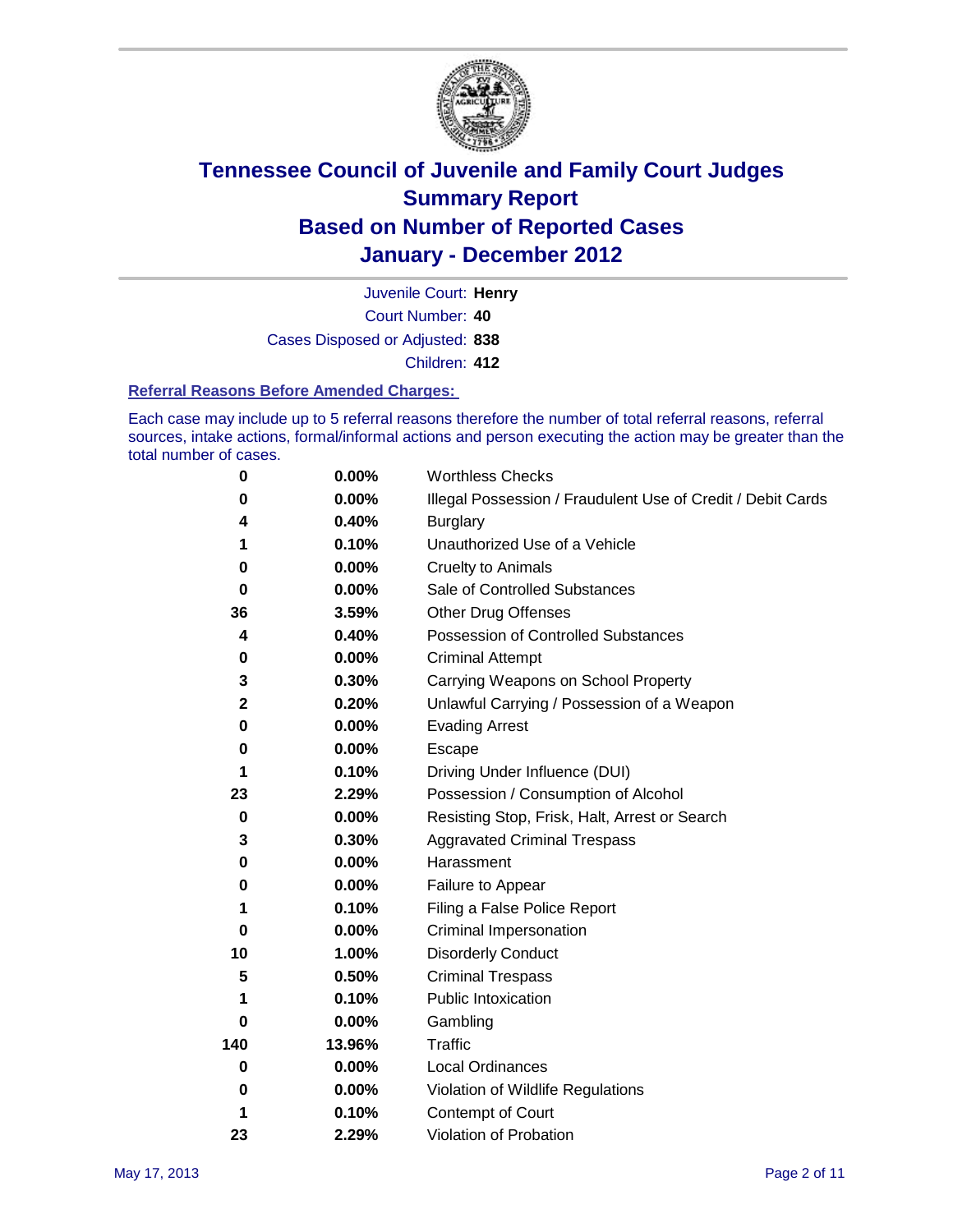

Court Number: **40** Juvenile Court: **Henry** Cases Disposed or Adjusted: **838** Children: **412**

#### **Referral Reasons Before Amended Charges:**

Each case may include up to 5 referral reasons therefore the number of total referral reasons, referral sources, intake actions, formal/informal actions and person executing the action may be greater than the total number of cases.

| 1           | 0.10%   | Violation of Aftercare                 |
|-------------|---------|----------------------------------------|
| 7           | 0.70%   | <b>Unruly Behavior</b>                 |
| 29          | 2.89%   | Truancy                                |
| 18          | 1.79%   | In-State Runaway                       |
| $\bf{0}$    | 0.00%   | Out-of-State Runaway                   |
| 32          | 3.19%   | Possession of Tobacco Products         |
| $\mathbf 0$ | 0.00%   | Violation of a Valid Court Order       |
| 8           | 0.80%   | <b>Violation of Curfew</b>             |
| 0           | 0.00%   | <b>Sexually Abused Child</b>           |
| 0           | 0.00%   | <b>Physically Abused Child</b>         |
| 164         | 16.35%  | Dependency / Neglect                   |
| 0           | 0.00%   | <b>Termination of Parental Rights</b>  |
| 9           | 0.90%   | <b>Violation of Pretrial Diversion</b> |
| 0           | 0.00%   | Violation of Informal Adjustment       |
| 373         | 37.19%  | <b>Judicial Review</b>                 |
| 0           | 0.00%   | <b>Administrative Review</b>           |
| 0           | 0.00%   | <b>Foster Care Review</b>              |
| 26          | 2.59%   | Custody                                |
| 1           | 0.10%   | Visitation                             |
| 6           | 0.60%   | Paternity / Legitimation               |
| 2           | 0.20%   | <b>Child Support</b>                   |
| 0           | 0.00%   | <b>Request for Medical Treatment</b>   |
| 0           | 0.00%   | <b>Consent to Marry</b>                |
| 3           | 0.30%   | Other                                  |
| 1,003       | 100.00% | <b>Total Referrals</b>                 |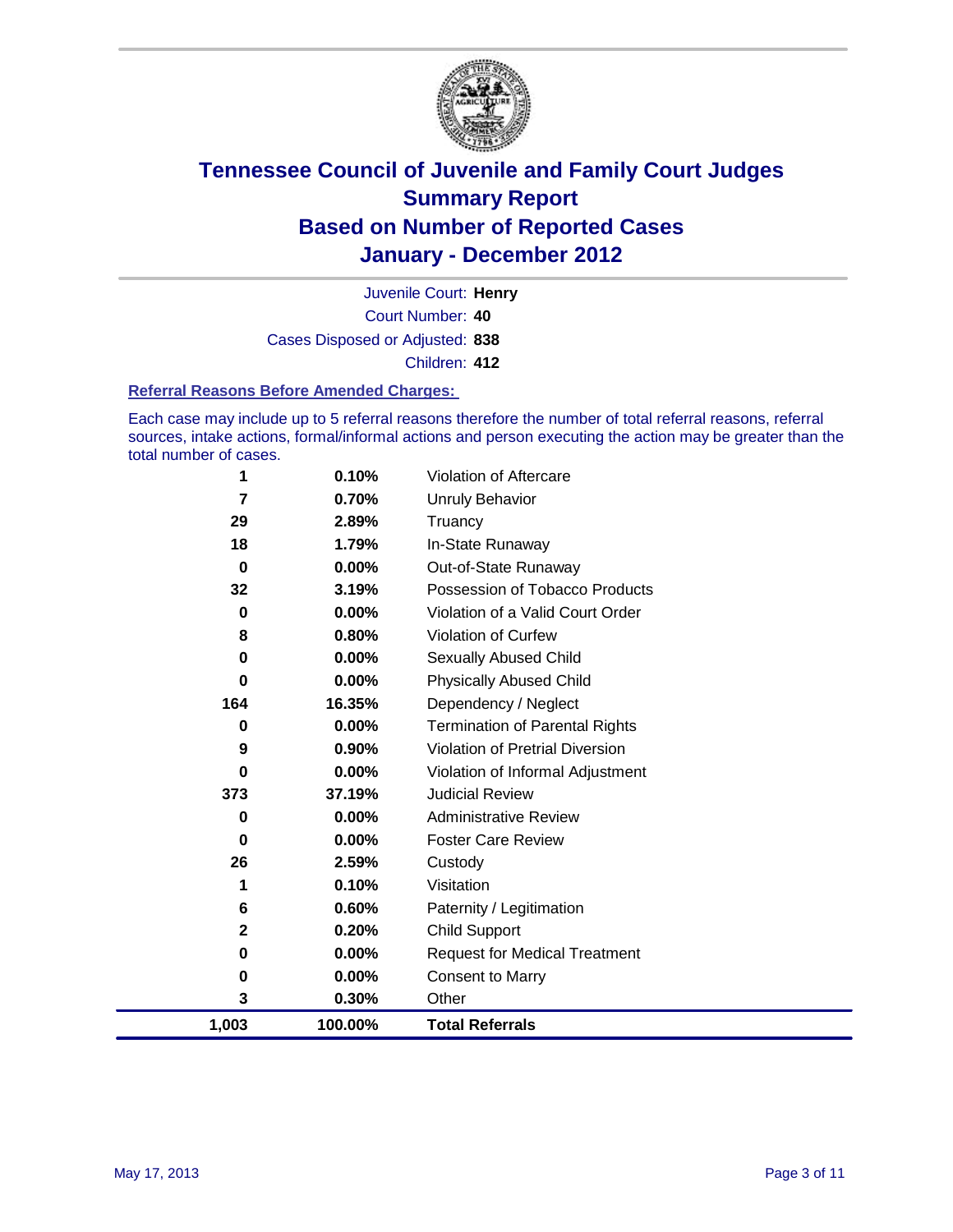

| Juvenile Court: Henry              |                                 |                                   |  |  |  |
|------------------------------------|---------------------------------|-----------------------------------|--|--|--|
| Court Number: 40                   |                                 |                                   |  |  |  |
|                                    | Cases Disposed or Adjusted: 838 |                                   |  |  |  |
|                                    |                                 | Children: 412                     |  |  |  |
| <b>Referral Sources: 1</b>         |                                 |                                   |  |  |  |
| 332                                | 33.10%                          | Law Enforcement                   |  |  |  |
| 54                                 | 5.38%                           | Parents                           |  |  |  |
| 28                                 | 2.79%                           | <b>Relatives</b>                  |  |  |  |
| 5                                  | 0.50%                           | Self                              |  |  |  |
| 55                                 | 5.48%                           | School                            |  |  |  |
| $\bf{0}$                           | 0.00%                           | <b>CSA</b>                        |  |  |  |
| 101                                | 10.07%                          | <b>DCS</b>                        |  |  |  |
| 0.00%<br>0                         |                                 | Other State Department            |  |  |  |
| $\bf{0}$                           | 0.00%                           | <b>District Attorney's Office</b> |  |  |  |
| 389                                | 38.78%                          | <b>Court Staff</b>                |  |  |  |
| 0                                  | 0.00%                           | Social Agency                     |  |  |  |
| 1                                  | 0.10%                           | <b>Other Court</b>                |  |  |  |
| 0                                  | 0.00%                           | Victim                            |  |  |  |
| 0                                  | 0.00%                           | Child & Parent                    |  |  |  |
| 0                                  | 0.00%                           | Hospital                          |  |  |  |
| 0                                  | 0.00%                           | Unknown                           |  |  |  |
| 38                                 | 3.79%                           | Other                             |  |  |  |
| 1,003                              | 100.00%                         | <b>Total Referral Sources</b>     |  |  |  |
| <b>Age of Child at Referral: 2</b> |                                 |                                   |  |  |  |

|  |  | Age of United at Referral: 2 |  |
|--|--|------------------------------|--|
|  |  |                              |  |
|  |  |                              |  |

| 412 | 100.00%  | <b>Total Child Count</b> |
|-----|----------|--------------------------|
| 0   | $0.00\%$ | <b>Unknown</b>           |
| 0   | 0.00%    | Ages 19 and Over         |
| 110 | 26.70%   | Ages 17 through 18       |
| 127 | 30.83%   | Ages 15 through 16       |
| 38  | 9.22%    | Ages 13 through 14       |
| 18  | 4.37%    | Ages 11 through 12       |
| 119 | 28.88%   | Ages 10 and Under        |

<sup>1</sup> If different than number of Referral Reasons (1003), verify accuracy of your court's data.

<sup>2</sup> One child could be counted in multiple categories, verify accuracy of your court's data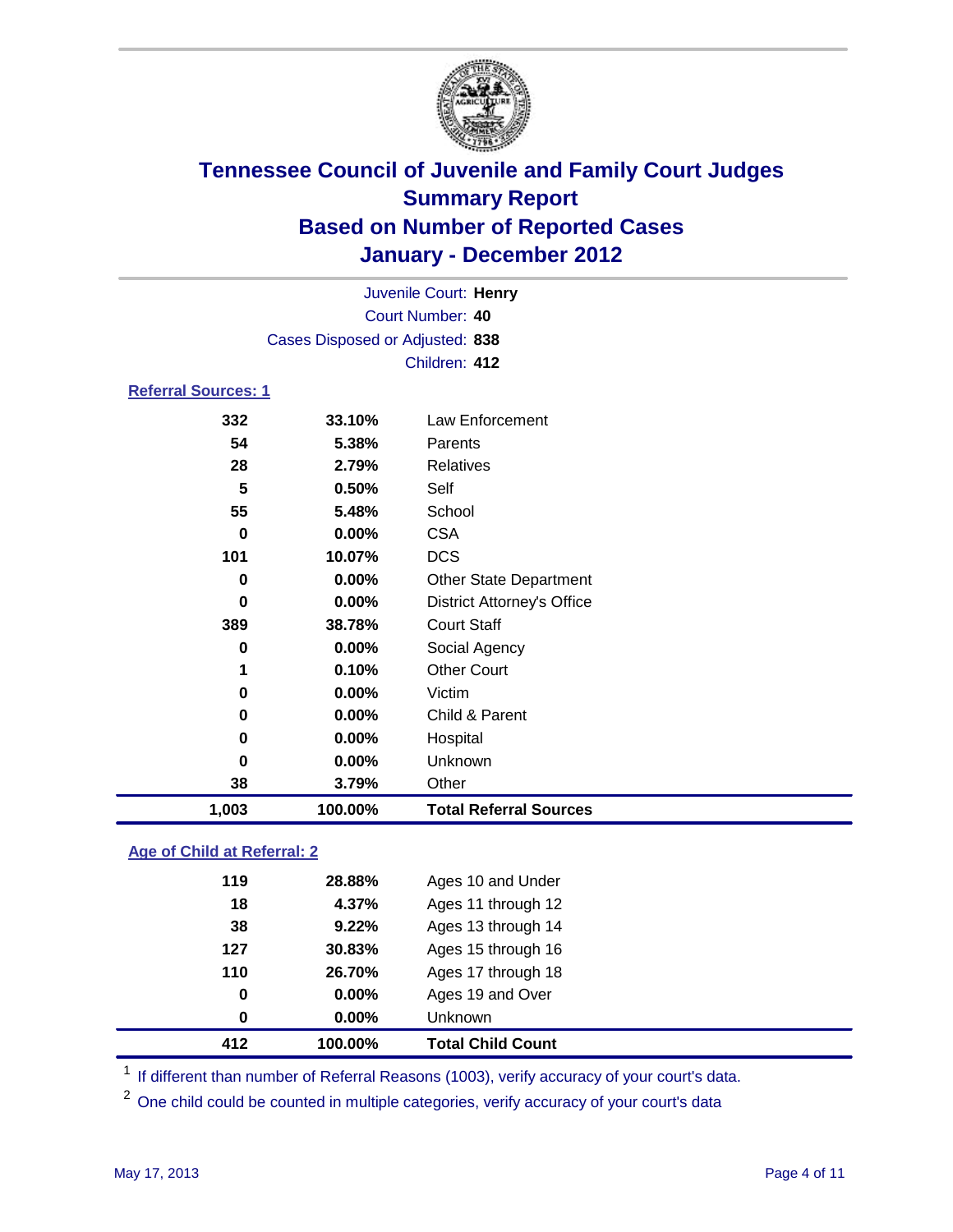

| Juvenile Court: Henry                   |                                 |                          |  |  |
|-----------------------------------------|---------------------------------|--------------------------|--|--|
|                                         | Court Number: 40                |                          |  |  |
|                                         | Cases Disposed or Adjusted: 838 |                          |  |  |
|                                         |                                 | Children: 412            |  |  |
| Sex of Child: 1                         |                                 |                          |  |  |
| 268                                     | 65.05%                          | Male                     |  |  |
| 143                                     | 34.71%                          | Female                   |  |  |
| 1                                       | 0.24%                           | Unknown                  |  |  |
| 412                                     | 100.00%                         | <b>Total Child Count</b> |  |  |
| Race of Child: 1                        |                                 |                          |  |  |
| 351                                     | 85.19%                          | White                    |  |  |
| 42                                      | 10.19%                          | African American         |  |  |
| $\mathbf 0$                             | 0.00%                           | Native American          |  |  |
| 0                                       | 0.00%                           | Asian                    |  |  |
| $\overline{7}$                          | 1.70%                           | Mixed                    |  |  |
| 12                                      | 2.91%                           | Unknown                  |  |  |
| 412                                     | 100.00%                         | <b>Total Child Count</b> |  |  |
| <b>Hispanic Origin: 1</b>               |                                 |                          |  |  |
| $\mathbf{3}$                            | 0.73%                           | Yes                      |  |  |
| 388                                     | 94.17%                          | <b>No</b>                |  |  |
| 21                                      | 5.10%                           | Unknown                  |  |  |
| 412                                     | 100.00%                         | <b>Total Child Count</b> |  |  |
| <b>School Enrollment of Children: 1</b> |                                 |                          |  |  |
| 341                                     | 82.77%                          | Yes                      |  |  |
| 65                                      | 15.78%                          | <b>No</b>                |  |  |
| $6\phantom{1}$                          | 1.46%                           | Unknown                  |  |  |
| 412                                     | 100.00%                         | <b>Total Child Count</b> |  |  |

One child could be counted in multiple categories, verify accuracy of your court's data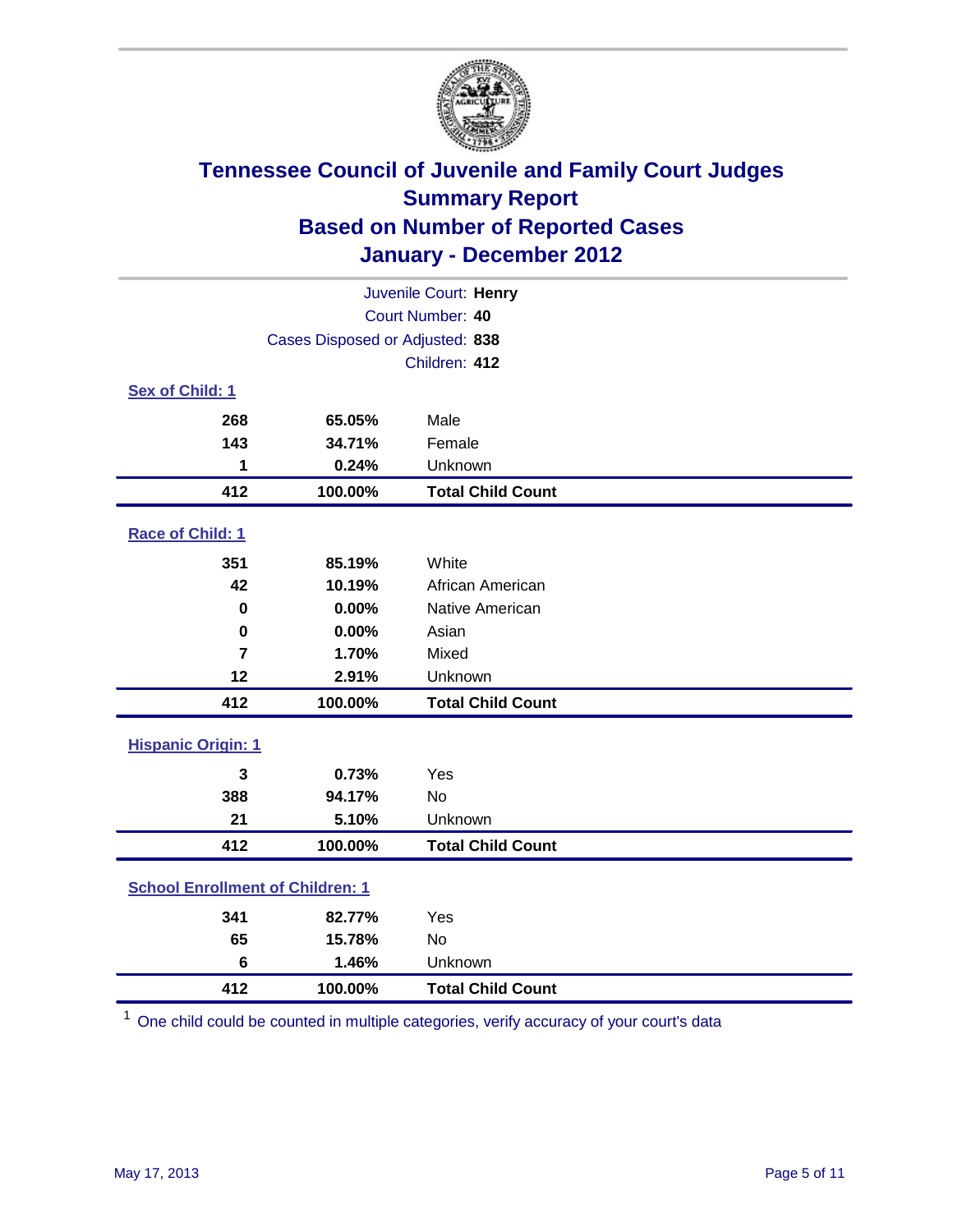

Court Number: **40** Juvenile Court: **Henry** Cases Disposed or Adjusted: **838** Children: **412**

### **Living Arrangement of Child at Time of Referral: 1**

| 412 | 100.00%  | <b>Total Child Count</b>     |
|-----|----------|------------------------------|
| 15  | 3.64%    | Other                        |
| 112 | 27.18%   | Unknown                      |
| 0   | $0.00\%$ | Independent                  |
| 0   | $0.00\%$ | In an Institution            |
| 0   | $0.00\%$ | In a Residential Center      |
| 0   | $0.00\%$ | In a Group Home              |
| 8   | $1.94\%$ | With Foster Family           |
| 2   | 0.49%    | With Adoptive Parents        |
| 63  | 15.29%   | <b>With Relatives</b>        |
| 39  | 9.47%    | With Father                  |
| 121 | 29.37%   | With Mother                  |
| 10  | 2.43%    | With Mother and Stepfather   |
| 4   | $0.97\%$ | With Father and Stepmother   |
| 38  | 9.22%    | With Both Biological Parents |
|     |          |                              |

#### **Type of Detention: 2**

| 838 | 100.00%  | <b>Total Detention Count</b> |  |
|-----|----------|------------------------------|--|
| 0   | 0.00%    | Other                        |  |
| 834 | 99.52%   | Does Not Apply               |  |
| 0   | $0.00\%$ | Unknown                      |  |
| 0   | $0.00\%$ | Psychiatric Hospital         |  |
| 0   | 0.00%    | Jail - No Separation         |  |
| 0   | $0.00\%$ | Jail - Partial Separation    |  |
| 0   | $0.00\%$ | Jail - Complete Separation   |  |
| 4   | 0.48%    | Juvenile Detention Facility  |  |
| 0   | $0.00\%$ | Non-Secure Placement         |  |
|     |          |                              |  |

<sup>1</sup> One child could be counted in multiple categories, verify accuracy of your court's data

<sup>2</sup> If different than number of Cases (838) verify accuracy of your court's data.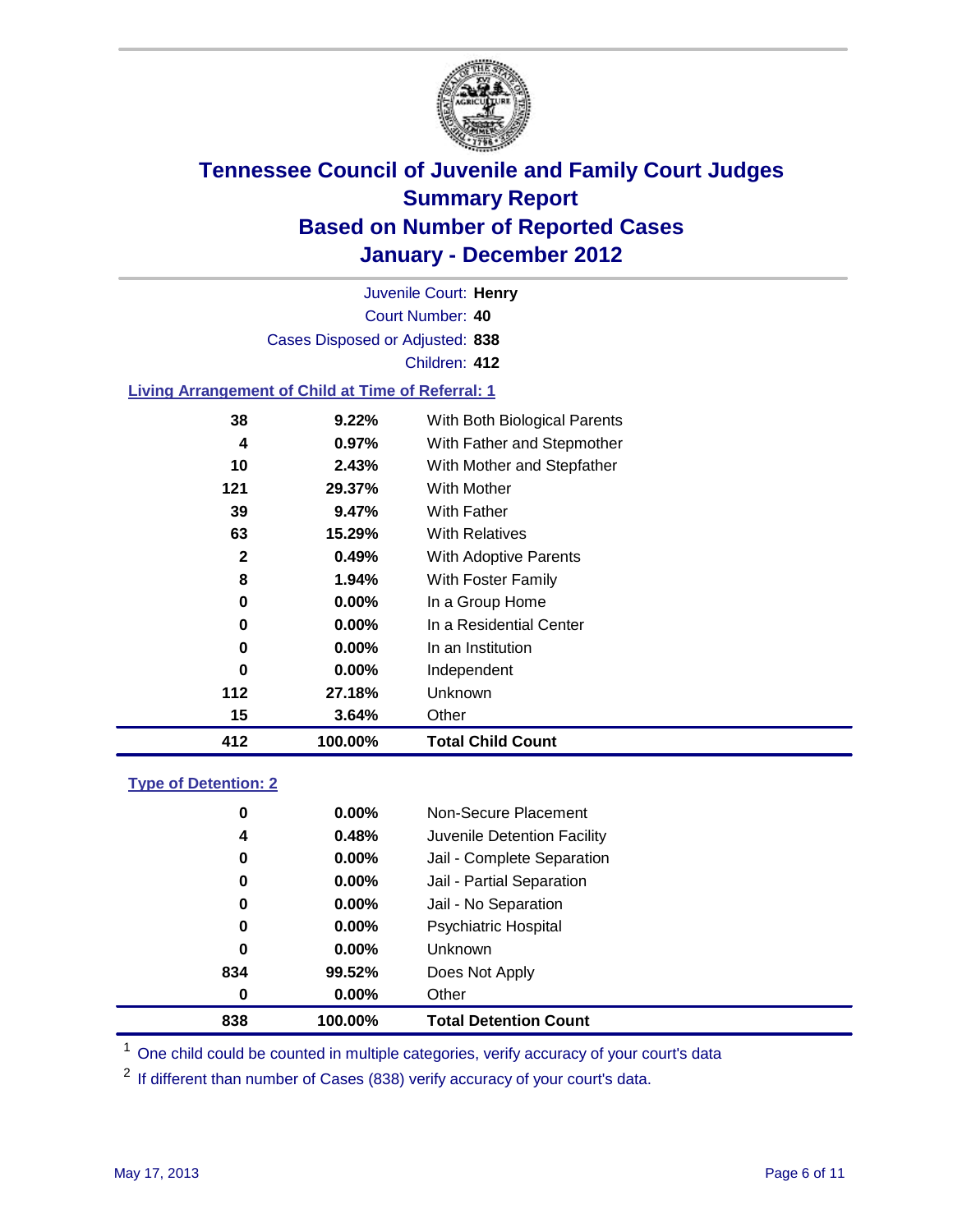

|                                                    | Juvenile Court: Henry                         |                                     |  |  |  |
|----------------------------------------------------|-----------------------------------------------|-------------------------------------|--|--|--|
|                                                    | Court Number: 40                              |                                     |  |  |  |
|                                                    | Cases Disposed or Adjusted: 838               |                                     |  |  |  |
|                                                    |                                               | Children: 412                       |  |  |  |
| <b>Placement After Secure Detention Hearing: 1</b> |                                               |                                     |  |  |  |
| 1                                                  | 0.12%<br>Returned to Prior Living Arrangement |                                     |  |  |  |
| $\bf{0}$                                           | 0.00%                                         | Juvenile Detention Facility         |  |  |  |
| 0                                                  | 0.00%                                         | Jail                                |  |  |  |
| 0                                                  | $0.00\%$                                      | Shelter / Group Home                |  |  |  |
| 0                                                  | 0.00%                                         | <b>Foster Family Home</b>           |  |  |  |
| 0                                                  | 0.00%                                         | Psychiatric Hospital                |  |  |  |
|                                                    | 0.12%                                         | Unknown                             |  |  |  |
| 836                                                | 99.76%                                        | Does Not Apply                      |  |  |  |
| $\bf{0}$                                           | $0.00\%$                                      | Other                               |  |  |  |
| 838                                                | 100.00%                                       | <b>Total Placement Count</b>        |  |  |  |
|                                                    |                                               |                                     |  |  |  |
| <b>Intake Actions: 2</b>                           |                                               |                                     |  |  |  |
| 407                                                | 40.58%                                        | <b>Petition Filed</b>               |  |  |  |
| 52                                                 | 5.18%                                         | <b>Motion Filed</b>                 |  |  |  |
| 167                                                | 16.65%                                        | <b>Citation Processed</b>           |  |  |  |
| 1                                                  | 0.10%                                         | Notification of Paternity Processed |  |  |  |
| 373                                                | 37.19%                                        | Scheduling of Judicial Review       |  |  |  |
| $\bf{0}$                                           | 0.00%                                         | Scheduling of Administrative Review |  |  |  |
| 0                                                  | 0.00%                                         | Scheduling of Foster Care Review    |  |  |  |
| 0                                                  | 0.00%                                         | Unknown                             |  |  |  |
| 1                                                  | 0.10%                                         | Does Not Apply                      |  |  |  |
| 2                                                  | 0.20%                                         | Other                               |  |  |  |
| 1,003                                              | 100.00%                                       | <b>Total Intake Count</b>           |  |  |  |

<sup>1</sup> If different than number of Cases (838) verify accuracy of your court's data.

<sup>2</sup> If different than number of Referral Reasons (1003), verify accuracy of your court's data.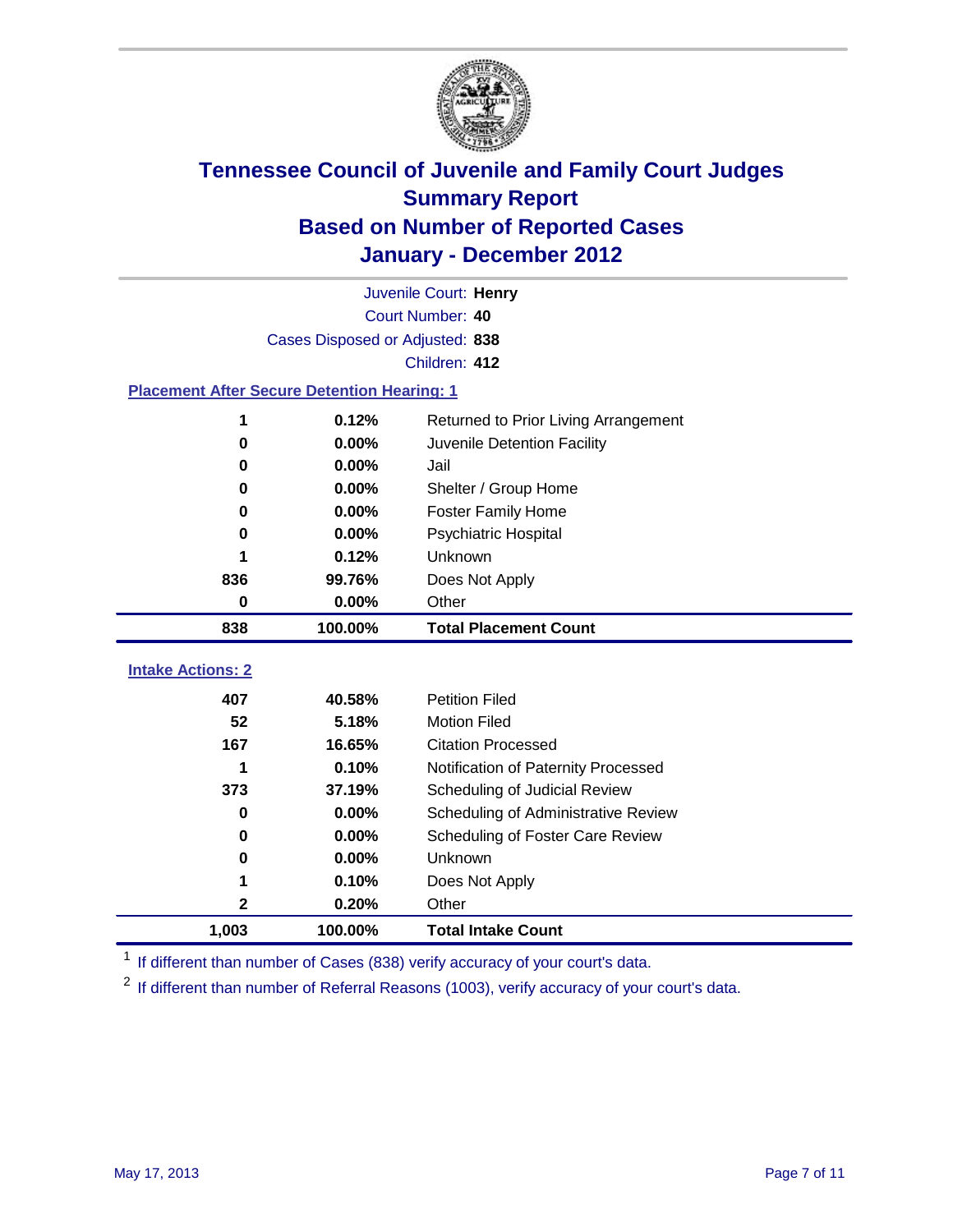

Court Number: **40** Juvenile Court: **Henry** Cases Disposed or Adjusted: **838** Children: **412**

### **Last Grade Completed by Child: 1**

| 55                                      | 13.35%  | Too Young for School         |  |
|-----------------------------------------|---------|------------------------------|--|
| 5                                       | 1.21%   | Preschool                    |  |
| 7                                       | 1.70%   | Kindergarten                 |  |
| 18                                      | 4.37%   | 1st Grade                    |  |
| 7                                       | 1.70%   | 2nd Grade                    |  |
| 13                                      | 3.16%   | 3rd Grade                    |  |
| 5                                       | 1.21%   | 4th Grade                    |  |
| 12                                      | 2.91%   | 5th Grade                    |  |
| 8                                       | 1.94%   | 6th Grade                    |  |
| 21                                      | 5.10%   | 7th Grade                    |  |
| 39                                      | 9.47%   | 8th Grade                    |  |
| 67                                      | 16.26%  | 9th Grade                    |  |
| 72                                      | 17.48%  | 10th Grade                   |  |
| 64                                      | 15.53%  | 11th Grade                   |  |
| 1                                       | 0.24%   | 12th Grade                   |  |
| 0                                       | 0.00%   | Non-Graded Special Ed        |  |
| 0                                       | 0.00%   | <b>GED</b>                   |  |
| 0                                       | 0.00%   | Graduated                    |  |
| 10                                      | 2.43%   | <b>Never Attended School</b> |  |
| 8                                       | 1.94%   | Unknown                      |  |
| $\pmb{0}$                               | 0.00%   | Other                        |  |
| 412                                     | 100.00% | <b>Total Child Count</b>     |  |
| <b>Enrolled in Special Education: 1</b> |         |                              |  |

| 11  | 2.67%   | Yes                      |
|-----|---------|--------------------------|
| 256 | 62.14%  | No                       |
| 145 | 35.19%  | <b>Unknown</b>           |
| 412 | 100.00% | <b>Total Child Count</b> |

One child could be counted in multiple categories, verify accuracy of your court's data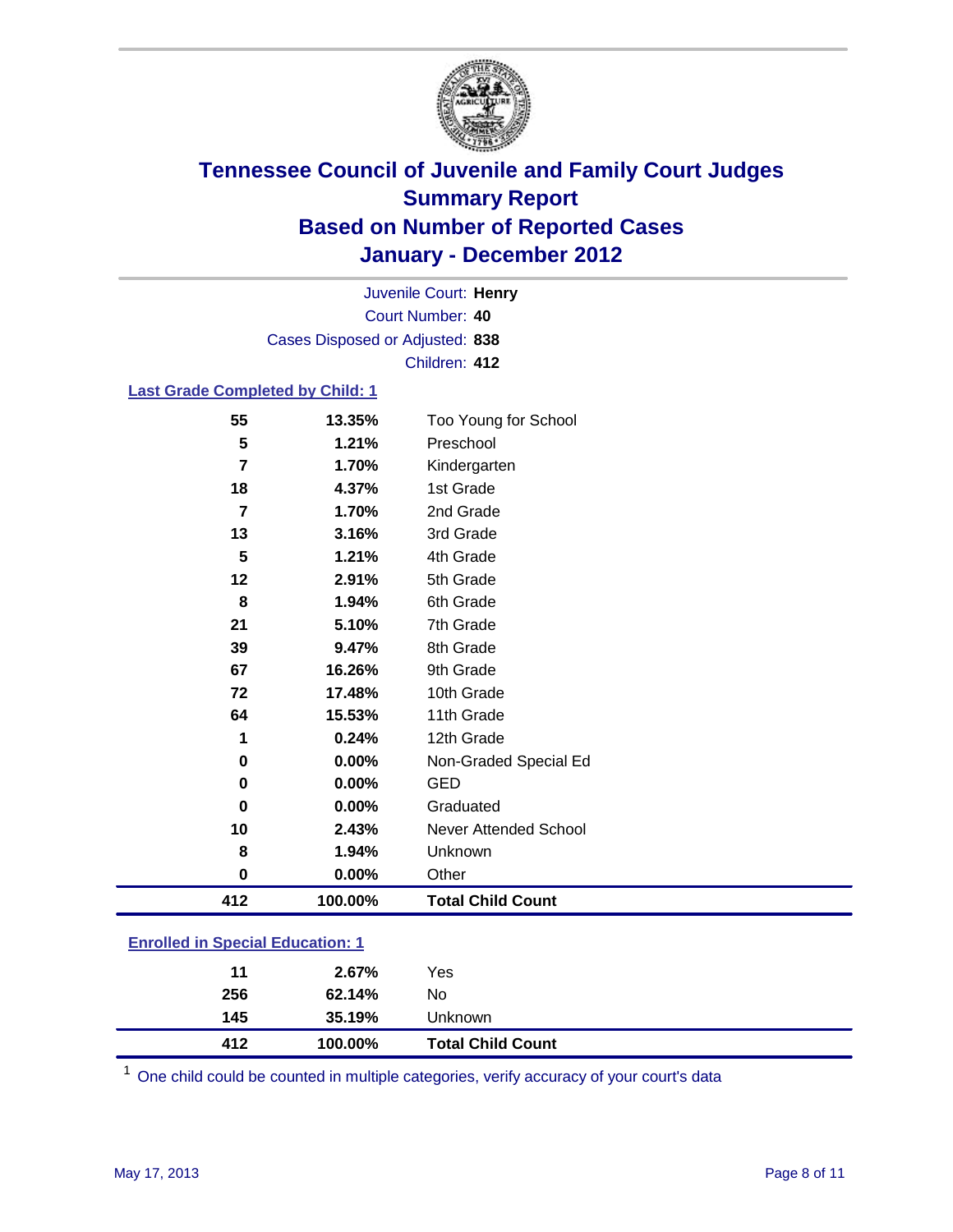

|                              |                                 | Juvenile Court: Henry     |
|------------------------------|---------------------------------|---------------------------|
|                              |                                 | <b>Court Number: 40</b>   |
|                              | Cases Disposed or Adjusted: 838 |                           |
|                              |                                 | Children: 412             |
| <b>Action Executed By: 1</b> |                                 |                           |
| 1,003                        | 100.00%                         | Judge                     |
| 0                            | $0.00\%$                        | Magistrate                |
| 0                            | $0.00\%$                        | <b>YSO</b>                |
| 0                            | 0.00%                           | Other                     |
| 0                            | 0.00%                           | Unknown                   |
| 1,003                        | 100.00%                         | <b>Total Action Count</b> |

### **Formal / Informal Actions: 1**

| 66    | 6.58%    | Dismissed                                        |
|-------|----------|--------------------------------------------------|
| 8     | 0.80%    | Retired / Nolle Prosequi                         |
| 58    | 5.78%    | <b>Complaint Substantiated Delinquent</b>        |
| 22    | 2.19%    | <b>Complaint Substantiated Status Offender</b>   |
| 34    | 3.39%    | <b>Complaint Substantiated Dependent/Neglect</b> |
| 0     | $0.00\%$ | <b>Complaint Substantiated Abused</b>            |
| 0     | $0.00\%$ | <b>Complaint Substantiated Mentally III</b>      |
| 78    | 7.78%    | Informal Adjustment                              |
| 1     | 0.10%    | <b>Pretrial Diversion</b>                        |
| 0     | $0.00\%$ | <b>Transfer to Adult Court Hearing</b>           |
| 9     | $0.90\%$ | Charges Cleared by Transfer to Adult Court       |
| 0     | $0.00\%$ | Special Proceeding                               |
| 0     | $0.00\%$ | <b>Review Concluded</b>                          |
| 632   | 63.01%   | Case Held Open                                   |
| 95    | 9.47%    | Other                                            |
| 0     | 0.00%    | <b>Unknown</b>                                   |
| 1,003 | 100.00%  | <b>Total Action Count</b>                        |

<sup>1</sup> If different than number of Referral Reasons (1003), verify accuracy of your court's data.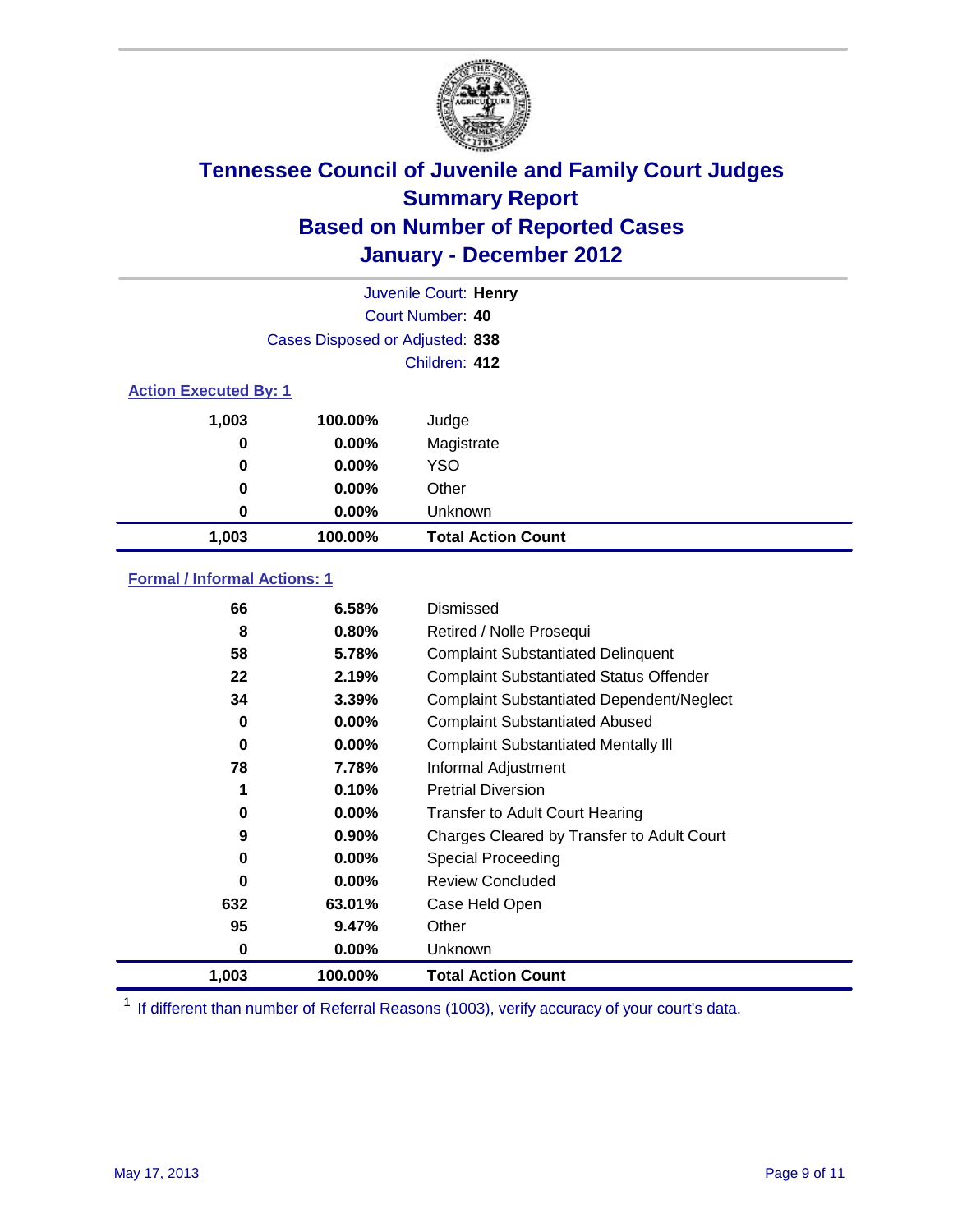

|                       |                                 | Juvenile Court: Henry                                 |
|-----------------------|---------------------------------|-------------------------------------------------------|
|                       |                                 | Court Number: 40                                      |
|                       | Cases Disposed or Adjusted: 838 |                                                       |
|                       |                                 | Children: 412                                         |
| <b>Case Outcomes:</b> |                                 | There can be multiple outcomes for one child or case. |
| 58                    | 2.26%                           | <b>Case Dismissed</b>                                 |
| 6                     | 0.23%                           | Case Retired or Nolle Prosequi                        |
| 0                     | 0.00%                           | Warned / Counseled                                    |
| 497                   | 19.35%                          | Held Open For Review                                  |
| 88                    | 3.43%                           | Supervision / Probation to Juvenile Court             |
| 0                     | 0.00%                           | <b>Probation to Parents</b>                           |
| 10                    | 0.39%                           | Referral to Another Entity for Supervision / Service  |
| 50                    | 1.95%                           | Referred for Mental Health Counseling                 |
| 54                    | 2.10%                           | Referred for Alcohol and Drug Counseling              |
| 0                     | 0.00%                           | <b>Referred to Alternative School</b>                 |
| 0                     | 0.00%                           | Referred to Private Child Agency                      |
| 54                    | 2.10%                           | Referred to Defensive Driving School                  |
| 0                     | 0.00%                           | Referred to Alcohol Safety School                     |
| 44                    | 1.71%                           | Referred to Juvenile Court Education-Based Program    |
| 7                     | 0.27%                           | Driver's License Held Informally                      |
| 0                     | 0.00%                           | <b>Voluntary Placement with DMHMR</b>                 |
| 0                     | 0.00%                           | <b>Private Mental Health Placement</b>                |
| 0                     | 0.00%                           | <b>Private MR Placement</b>                           |
| 0                     | 0.00%                           | Placement with City/County Agency/Facility            |
| 0                     | 0.00%                           | Placement with Relative / Other Individual            |
| 89                    | 3.47%                           | Fine                                                  |
| 107                   | 4.17%                           | <b>Public Service</b>                                 |
| 24                    | 0.93%                           | Restitution                                           |
| 0                     | 0.00%                           | <b>Runaway Returned</b>                               |
| 128                   | 4.98%                           | No Contact Order                                      |
| 0                     | 0.00%                           | Injunction Other than No Contact Order                |
| 18                    | 0.70%                           | <b>House Arrest</b>                                   |
| 130                   | 5.06%                           | <b>Court Defined Curfew</b>                           |
| 0                     | $0.00\%$                        | Dismissed from Informal Adjustment                    |
| 0                     | 0.00%                           | <b>Dismissed from Pretrial Diversion</b>              |
| $\mathbf{2}$          | 0.08%                           | Released from Probation                               |
| 0                     | 0.00%                           | <b>Transferred to Adult Court</b>                     |
| 0                     | $0.00\%$                        | <b>DMHMR Involuntary Commitment</b>                   |